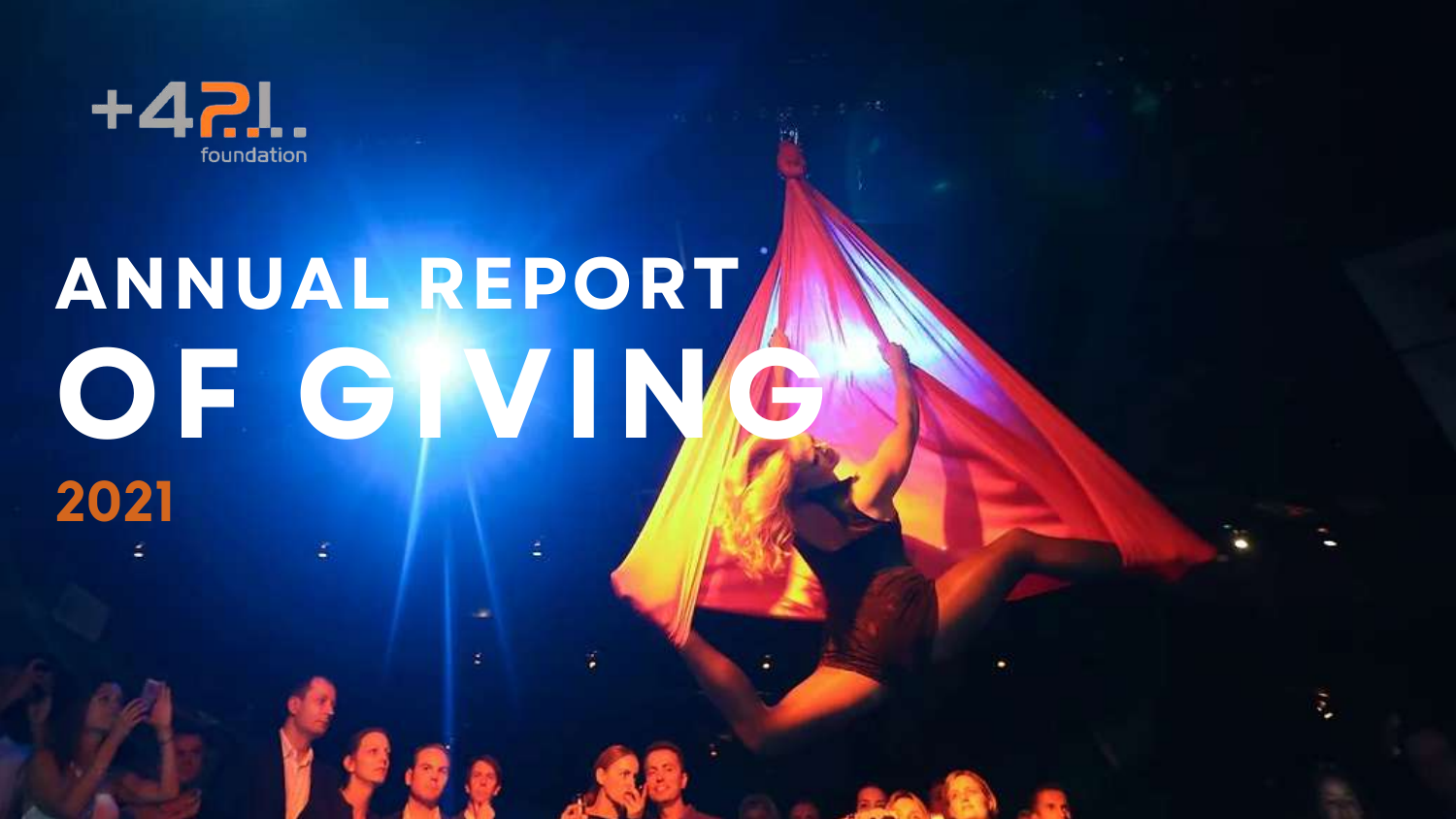### **MISSION**

The mission of the +421 Foundation is to foster relations between the American and Slovak nations. The foundation's foremost goal is to establish communication and mutual appreciation of the two countries. Our signature events, e.g.the annual Slovak Fashion Night or the Velvet Revolution Party, have helped us to succeed in integrating Slovakia into the minds of people in America, both the Americans and the Slovaks living abroa d. **MISSIO**



This great accomplishment would not be possible without the generous support of our sponsors and volunteers who all have contributed to fulfilling the mission of the +421 Foundation. We would like to extend our heartfelt thank you to the donors whose donations amounted \$100 and under. Due to the limited space we were unable to enlist all the names. Please note that your contributions of any amount are vital to the +421's success.

This document includes gifts made in the calendar year 2021 from individuals and corporations. We have worked very hard to make sure this list is correct, however, if there are any errors or omissions, please accept our apologies and contact our office to let us know. Thank you again!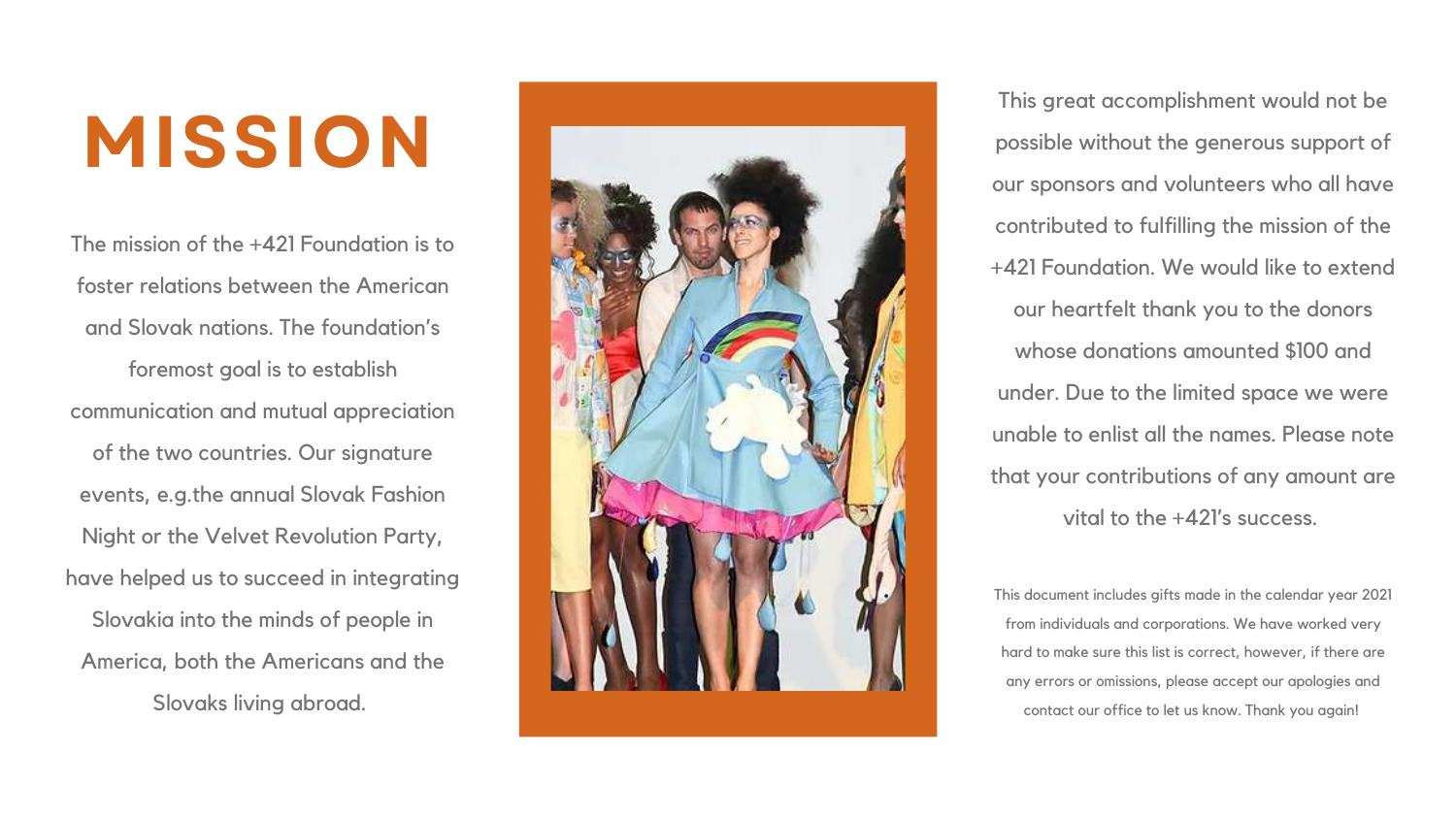# BOILER RE

Consconta

\$1,000.00 & up: Verus Foundation Marica and Jan Vilcek, M.D. Emmanuel Fombu, M.D. Martina Milo

Goldie and Jaroslay Hauk

**In-Kind Donations:** Jozsef Stevlik Single Plum Spirit Silvia Balkova Monika Lacekova / Ateliér 71 Olga Seregi / Lady's Plus Salon Alena Galik Make-up

**Media Partners:** TA3 **STV TASR** Feminity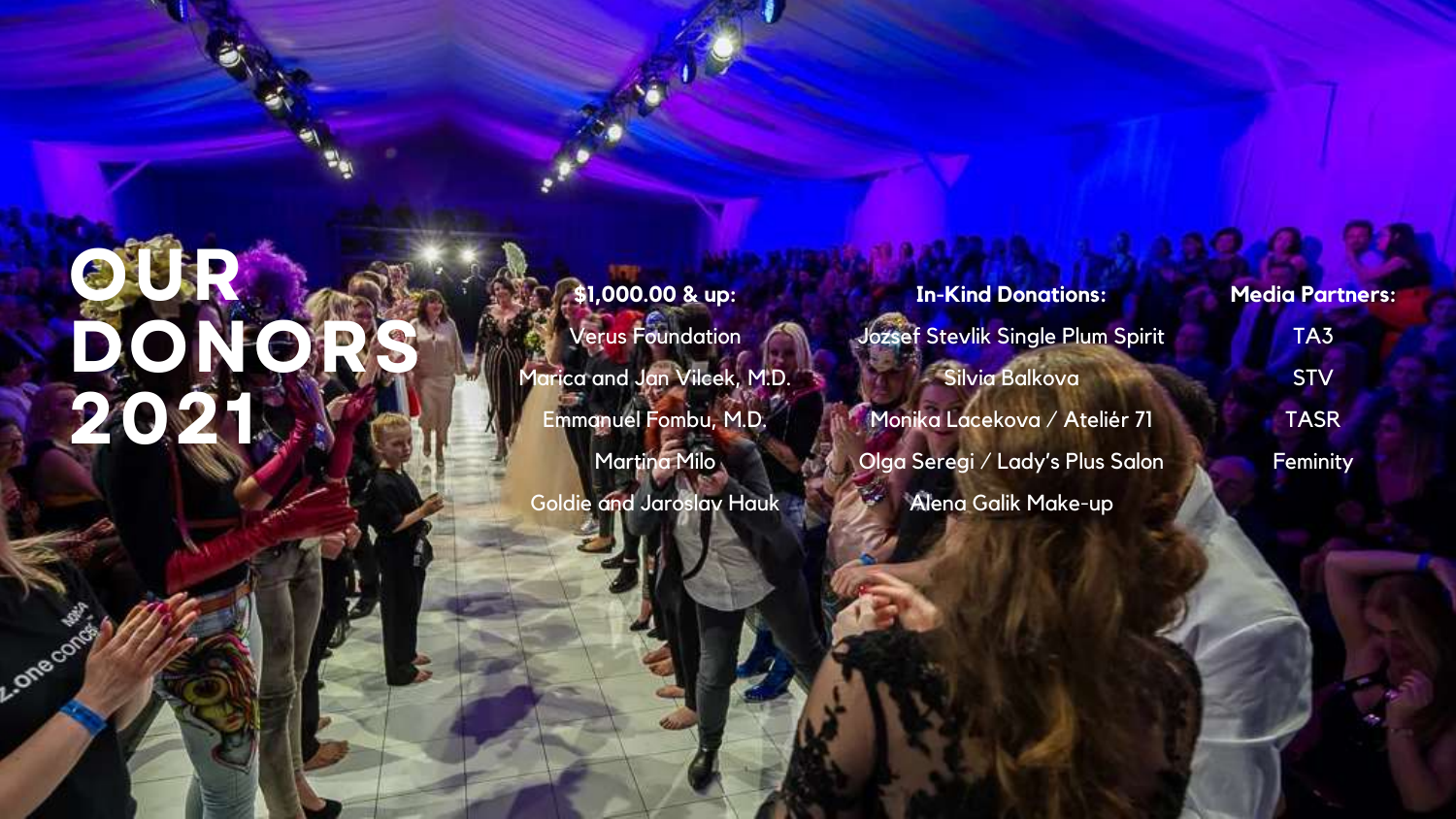- The Slovak Schools in New York
- Reocko civic association for children with visual impairment and motor skills disorders
- Nezabudka center for people with special needs
- Atelier 71 / Glass Button Awards grant







Czech and Slovak Language Center



**East River Cat** 



#### **NEZÁBUDKA**<br>ZDRUŽENIE - SENEC



### **ORGANIZATIONS SUPPORTED IN 2021**